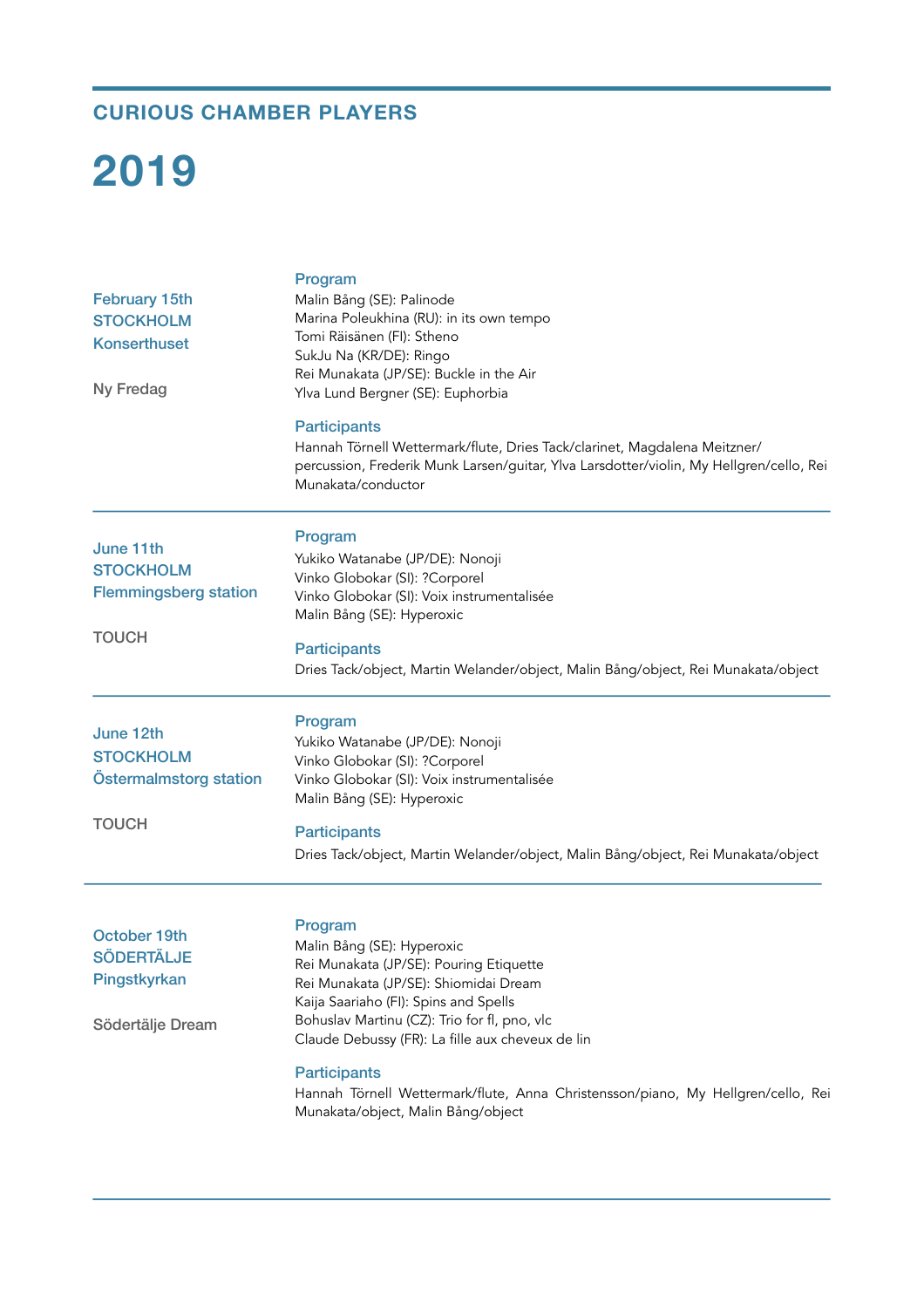| October 24th<br><b>GENT</b><br><b>Conservatorium Gent</b>                                   | Program<br>Malin Bång (SE): Structures of Molten Light<br>Rei Munakata (JP/SE): Shjo                                                                                                                                                                                                                                                                                                                                                                                              |
|---------------------------------------------------------------------------------------------|-----------------------------------------------------------------------------------------------------------------------------------------------------------------------------------------------------------------------------------------------------------------------------------------------------------------------------------------------------------------------------------------------------------------------------------------------------------------------------------|
| Nordic Darkness and<br>Light                                                                | <b>Participants</b><br>Mar Sala Romagosa/flute, Jacqueline Berndt/flute, Dries Tack/clarinet, Sara Mendez/<br>sax, Martin Welander/percussion, Aya Suzuki/percussion, Felix Nagi/object, Sjors van<br>der Mark/guitar, Hugo Ranilla/violin, Sinouhé Gilot/cello, Malin Bång/object, Rei<br>Munakata/conductor and object                                                                                                                                                          |
| October 25th<br><b>BRUSSELS</b><br><b>Tictac Art Centre</b><br>Nordic Darkness and<br>Light | Program<br>Malin Bång (SE): Structures of Molten Light<br>Rei Munakata (JP/SE): Shjo<br>Yukiko Watanabe (JP/DE): Nonoji<br>Malin Bång (SE): Hyperoxic<br><b>Participants</b><br>Mar Sala Romagosa/flute, Jacqueline Berndt/flute, Dries Tack/clarinet, Sara Mendez/<br>sax, Martin Welander/percussion, Aya Suzuki/percussion, Felix Nagi/object, Sjors van<br>der Mark/guitar, Hugo Ranilla/violin, Sinouhé Gilot/cello, Malin Bång/object, Rei<br>Munakata/conductor and object |
| October 26th<br><b>BRUSSELS</b><br><b>PostX</b><br><b>TOUCH</b>                             | Program<br>Yukiko Watanabe (JP/DE): Nonoji<br>Vinko Globokar (SI): ?Corporel<br>Vinko Globokar (SI): Voix instrumentalisée<br>Malin Bång (SE): Hyperoxic<br>Marianthi Papalexandri Alexandri (GR): Contact<br><b>Participants</b><br>Dries Tack/object, Martin Welander/object, Malin Bång/object, Rei Munakata/object                                                                                                                                                            |
| October 28th<br><b>KUNGSBACKA</b><br><b>Konsthallen</b><br><b>TOUCH</b>                     | Program<br>Yukiko Watanabe (JP/DE): Nonoji<br>Vinko Globokar (SI): ?Corporel<br>Vinko Globokar (SI): Voix instrumentalisée<br>Malin Bång (SE): Hyperoxic<br>Rei Munakata (JP/SE): Sjömansblock<br><b>Participants</b><br>Dries Tack/object, Martin Welander/object, Malin Bång/object, Rei Munakata/object                                                                                                                                                                        |